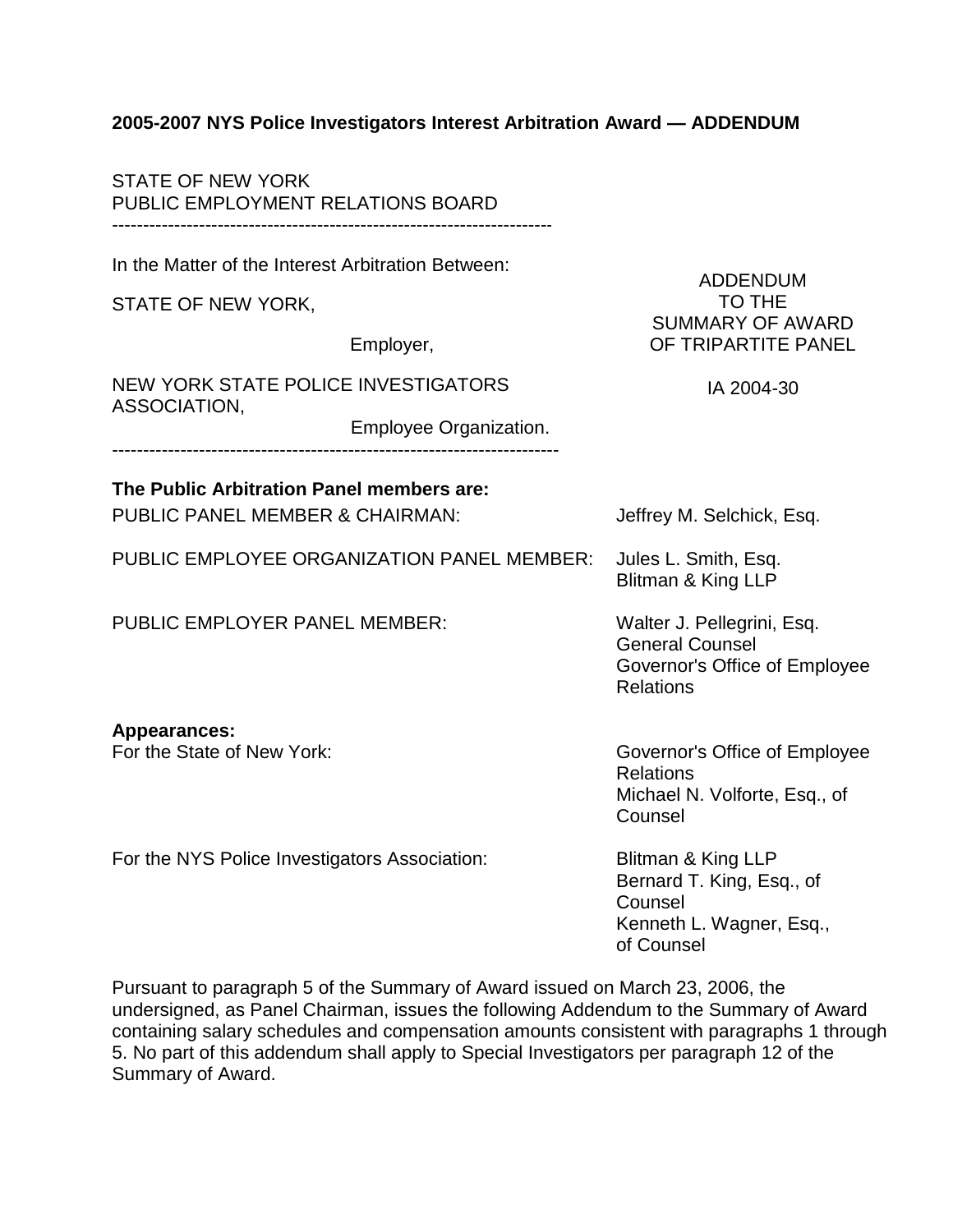### 1. **CASH PAYMENT SUM**

Each member on the payroll from 4/1/05 through 3/31/06 shall receive a one-time cash payment of \$2,494 payable as soon as practicable after 4/1/06.

Members who have not been on the payroll during this entire time shall be compensated as follows: \$96 for each full payroll period that they were on the payroll in this unit for that entire pay period. For members who worked less than a full pay period such compensation shall be on a pro-rata basis.

For the purposes of overtime compensation, overtime worked during the following period shall be recalculated increasing overtime compensation by the following percentages:

4/1/05-3/31/06 — 3%

Unit members shall also be entitled to an increase in the compensation paid for overtime already worked after 4/1/06 consistent with the increases compensation listed in paragraphs 2, 3 and 5 of the Summary of Award issued March 23, 2006. The State shall introduce legislation seeking that the amounts provided in this section shall be considered in their entirety and not suffer any limitation as set out in section 443 and 431 for retirement calculation purposes.

## **2. PREMIUM IN LIEU OF OVERTIME**

Effective April 1, 2006, all Senior Investigators shall receive an overtime premium in the amount of \$10,503 annually. Premium shall continue to be paid on a biweekly basis and shall be counted for both overtime and retirement computation purposes.

## **3. COMMAND PAY**

Effective April 1, 2006, Sr. Investigators shall receive command pay in the amount of \$2,620 annually. Command pay shall continue to be paid on a biweekly basis and shall be counted for both overtime and retirement computation purposes.

# **4. MAINTENANCE ALLOWANCE**

Effective April 1, 2006, each member of this unit will receive an annual maintenance allowance of \$2,782 annually. This allowance will continue to be paid on a biweekly basis and shall be counted for both overtime and retirement computation purposes.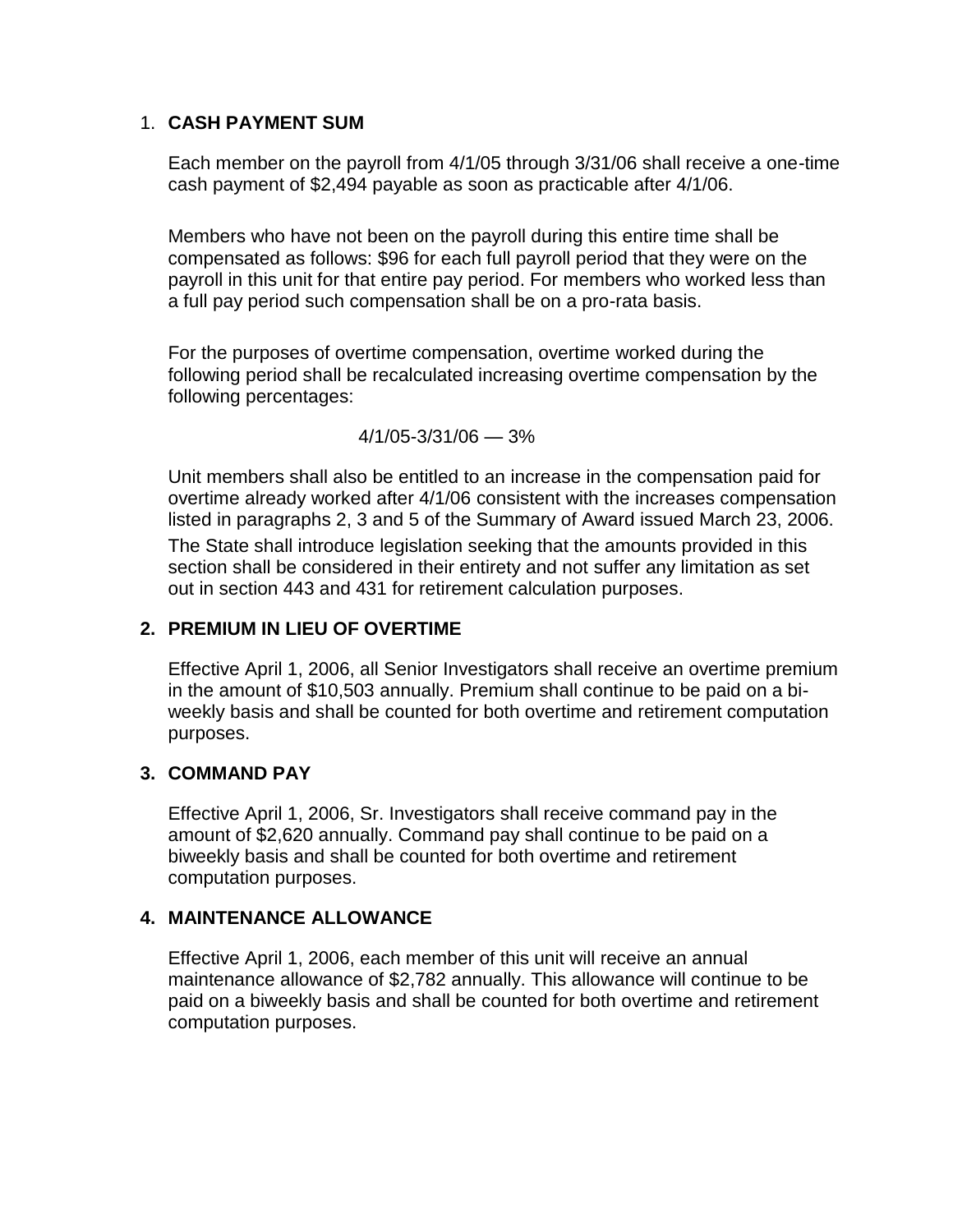### **5. EXPANDED DUTY PAY**

Effective April 1, 2006, each member of this unit will receive expanded duty pay in the amount of \$2,652 annually. Expanded duty shall continue to be paid on a bi-weekly basis and shall be counted for both overtime and retirement computation purposes.

### **6. LOCATION COMPENSATION**

Effective April 1, 2006, supplemental location compensation shall be increased for the members of this unit whose duty station is located in the following counties/geographic areas:

| <b>Putnam, Orange, Dutchess</b>              | \$1,126 |
|----------------------------------------------|---------|
| New York City, Rockland, Westchester \$1,688 |         |
| Nassau, Suffolk                              | \$1,970 |

The supplemental location compensation shall continue to be administered in the same manner as regular location compensation.

Effective April 1, 2006, location compensation (regular) shall be increased to \$1,351 per year.

## **7. HOLIDAY COMPENSATION**

Effective April 1, 2006, the manner in which the annual holiday compensation payment pursuant to Executive Law §216-c(2) is calculated shall change. All members of the unit on the payroll on November first of each year shall be paid holiday compensation in the amount of \$1,351 in a separate check during the payroll period that includes December first of each year. Such payments shall be in addition to, and shall not be part of, the member's annual basic salary, except for the purpose of retirement. The State shall seek legislation amending Executive Law §216-c(2) to effectuate this change in calculation from the calculation currently in that statute.

#### **8. SALARY SCHEDULES**

Effective April 1, 2006, the annual basic salary of members of this unit shall be as follows for members assigned to the following counties/geographic areas:

| Location                             | Investigator Investigator | <b>Senior</b> |
|--------------------------------------|---------------------------|---------------|
| Orange, Putnam, Dutchess             | \$83,184                  | \$79,106      |
| New York City, Rockland, Westchester | \$84,122                  | \$80,043      |
| Nassau and Suffolk                   | \$84,367                  | \$80,289      |